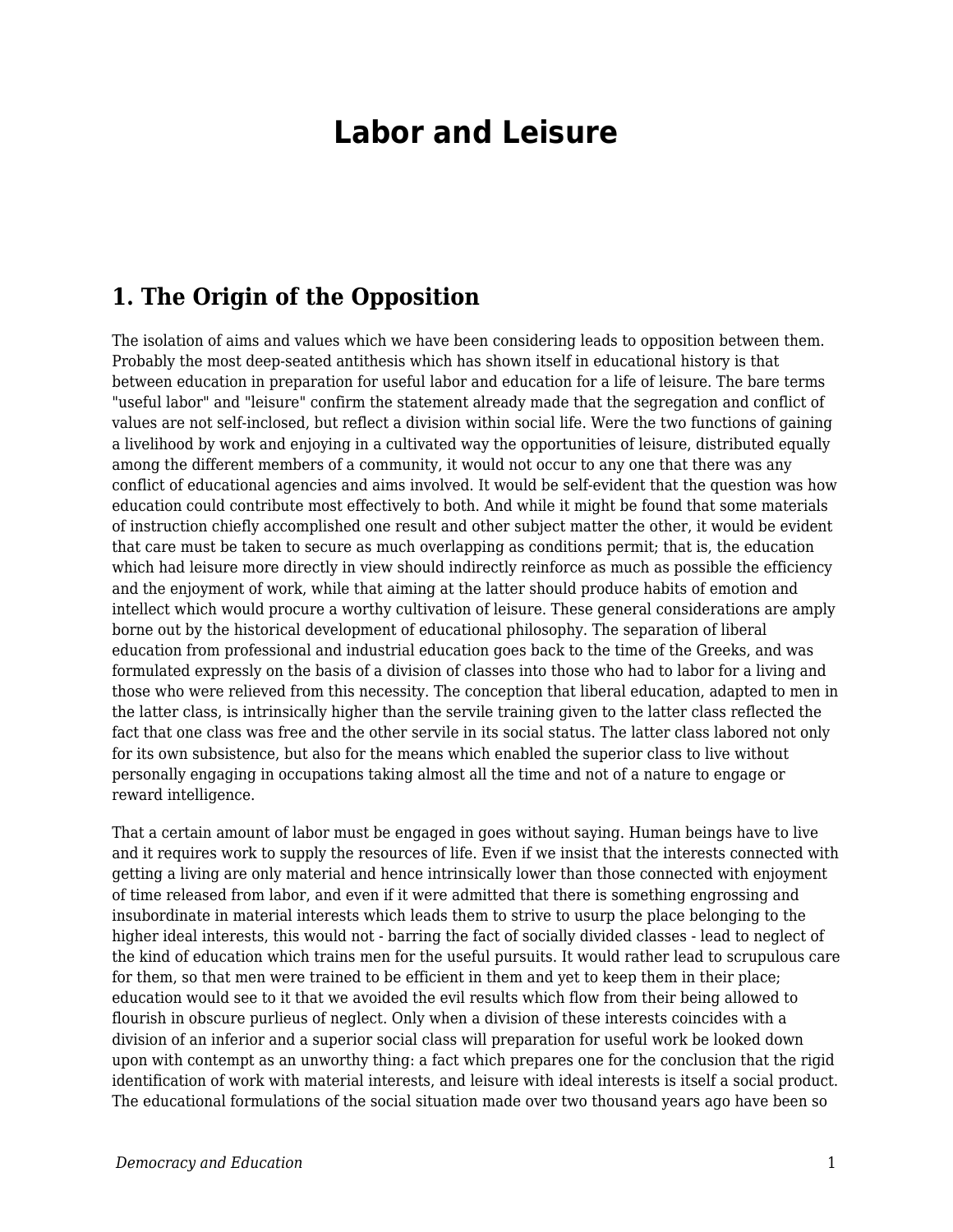influential and give such a clear and logical recognition of the implications of the division into laboring and leisure classes, that they deserve especial note. According to them, man occupies the highest place in the scheme of animate existence. In part, he shares the constitution and functions of plants and animals - nutritive, reproductive, motor or practical. The distinctively human function is reason existing for the sake of beholding the spectacle of the universe. Hence the truly human end is the fullest possible of this distinctive human prerogative. The life of observation, meditation, cogitation, and speculation pursued as an end in itself is the proper life of man. From reason moreover proceeds the proper control of the lower elements of human nature - the appetites and the active, motor, impulses. In themselves greedy, insubordinate, lovers of excess, aiming only at their own satiety, they observe moderation - the law of the mean - and serve desirable ends as they are subjected to the rule of reason.

Such is the situation as an affair of theoretical psychology and as most adequately stated by Aristotle. But this state of things is reflected in the constitution of classes of men and hence in the organization of society. Only in a comparatively small number is the function of reason capable of operating as a law of life. In the mass of people, vegetative and animal functions dominate. Their energy of intelligence is so feeble and inconstant that it is constantly overpowered by bodily appetite and passion. Such persons are not truly ends in themselves, for only reason constitutes a final end. Like plants, animals and physical tools, they are means, appliances, for the attaining of ends beyond themselves, although unlike them they have enough intelligence to exercise a certain discretion in the execution of the tasks committed to them. Thus by nature, and not merely by social convention, there are those who are slaves - that is, means for the ends of others. 1 The great body of artisans are in one important respect worse off than even slaves. Like the latter they are given up to the service of ends external to themselves; but since they do not enjoy the intimate association with the free superior class experienced by domestic slaves they remain on a lower plane of excellence. Moreover, women are classed with slaves and craftsmen as factors among the animate instrumentalities of production and reproduction of the means for a free or rational life.

Individually and collectively there is a gulf between merely living and living worthily. In order that one may live worthily he must first live, and so with collective society. The time and energy spent upon mere life, upon the gaining of subsistence, detracts from that available for activities that have an inherent rational meaning; they also unfit for the latter. Means are menial, the serviceable is servile. The true life is possible only in the degree in which the physical necessities are had without effort and without attention. Hence slaves, artisans, and women are employed in furnishing the means of subsistence in order that others, those adequately equipped with intelligence, may live the life of leisurely concern with things intrinsically worth while.

To these two modes of occupation, with their distinction of servile and free activities (or "arts") correspond two types of education: the base or mechanical and the liberal or intellectual. Some persons are trained by suitable practical exercises for capacity in doing things, for ability to use the mechanical tools involved in turning out physical commodities and rendering personal service. This training is a mere matter of habituation and technical skill; it operates through repetition and assiduity in application, not through awakening and nurturing thought. Liberal education aims to train intelligence for its proper office: to know. The less this knowledge has to do with practical affairs, with making or producing, the more adequately it engages intelligence. So consistently does Aristotle draw the line between menial and liberal education that he puts what are now called the "fine" arts, music, painting, sculpture, in the same class with menial arts so far as their practice is concerned. They involve physical agencies, assiduity of practice, and external results. In discussing, for example, education in music he raises the question how far the young should be practiced in the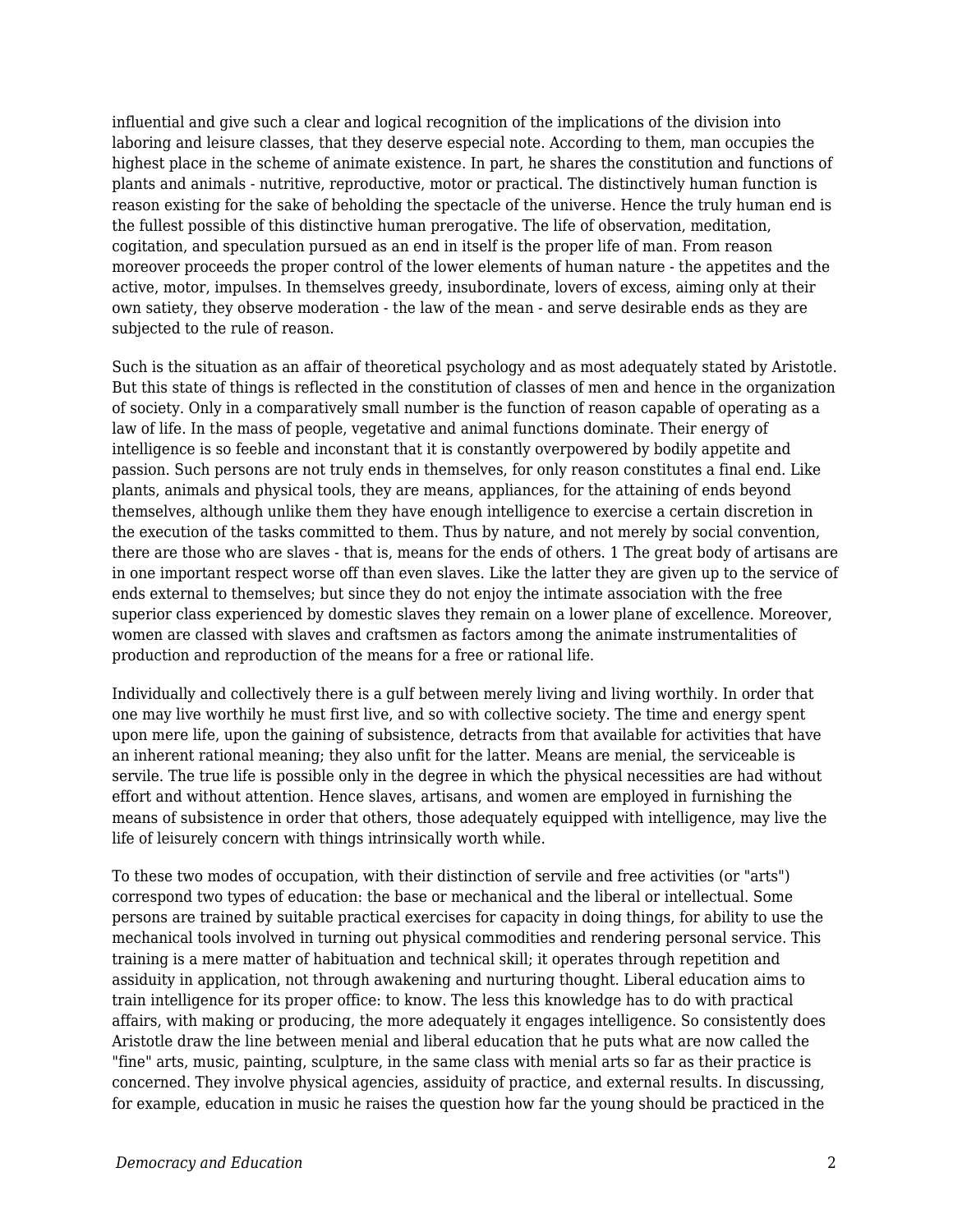playing of instruments. His answer is that such practice and proficiency may be tolerated as conduce to appreciation; that is, to understanding and enjoyment of music when played by slaves or professionals. When professional power is aimed at, music sinks from the liberal to the professional level. One might then as well teach cooking, says Aristotle. Even a liberal concern with the works of fine art depends upon the existence of a hireling class of practitioners who have subordinated the development of their own personality to attaining skill in mechanical execution. The higher the activity the more purely mental is it; the less does it have to do with physical things or with the body. The more purely mental it is, the more independent or self-sufficing is it.

These last words remind us that Aristotle again makes a distinction of superior and inferior even within those living the life of reason. For there is a distinction in ends and in free action, according as one's life is merely accompanied by reason or as it makes reason its own medium. That is to say, the free citizen who devotes himself to the public life of his community, sharing in the management of its affairs and winning personal honor and distinction, lives a life accompanied by reason. But the thinker, the man who devotes himself to scientific inquiry and philosophic speculation, works, so to speak, in reason, not simply by \*. Even the activity of the citizen in his civic relations, in other words, retains some of the taint of practice, of external or merely instrumental doing. This infection is shown by the fact that civic activity and civic excellence need the help of others; one cannot engage in public life all by himself. But all needs, all desires imply, in the philosophy of Aristotle, a material factor; they involve lack, privation; they are dependent upon something beyond themselves for completion. A purely intellectual life, however, one carries on by himself, in himself; such assistance as he may derive from others is accidental, rather than intrinsic. In knowing, in the life of theory, reason finds its own full manifestation; knowing for the sake of knowing irrespective of any application is alone independent, or self-sufficing. Hence only the education that makes for power to know as an end in itself, without reference to the practice of even civic duties, is truly liberal or free.

## **2. The Present Situation**

If the Aristotelian conception represented just Aristotle's personal view, it would be a more or less interesting historical curiosity. It could be dismissed as an illustration of the lack of sympathy or the amount of academic pedantry which may coexist with extraordinary intellectual gifts. But Aristotle simply described without confusion and without that insincerity always attendant upon mental confusion, the life that was before him. That the actual social situation has greatly changed since his day there is no need to say. But in spite of these changes, in spite of the abolition of legal serfdom, and the spread of democracy, with the extension of science and of general education (in books, newspapers, travel, and general intercourse as well as in schools), there remains enough of a cleavage of society into a learned and an unlearned class, a leisure and a laboring class, to make his point of view a most enlightening one from which to criticize the separation between culture and utility in present education. Behind the intellectual and abstract distinction as it figures in pedagogical discussion, there looms a social distinction between those whose pursuits involve a minimum of self-directive thought and aesthetic appreciation, and those who are concerned more directly with things of the intelligence and with the control of the activities of others.

Aristotle was certainly permanently right when he said that "any occupation or art or study deserves to be called mechanical if it renders the body or soul or intellect of free persons unfit for the exercise and practice of excellence." The force of the statement is almost infinitely increased when we hold, as we nominally do at present, that all persons, instead of a comparatively few, are free. For when the mass of men and all women were regarded as unfree by the very nature of their bodies and minds,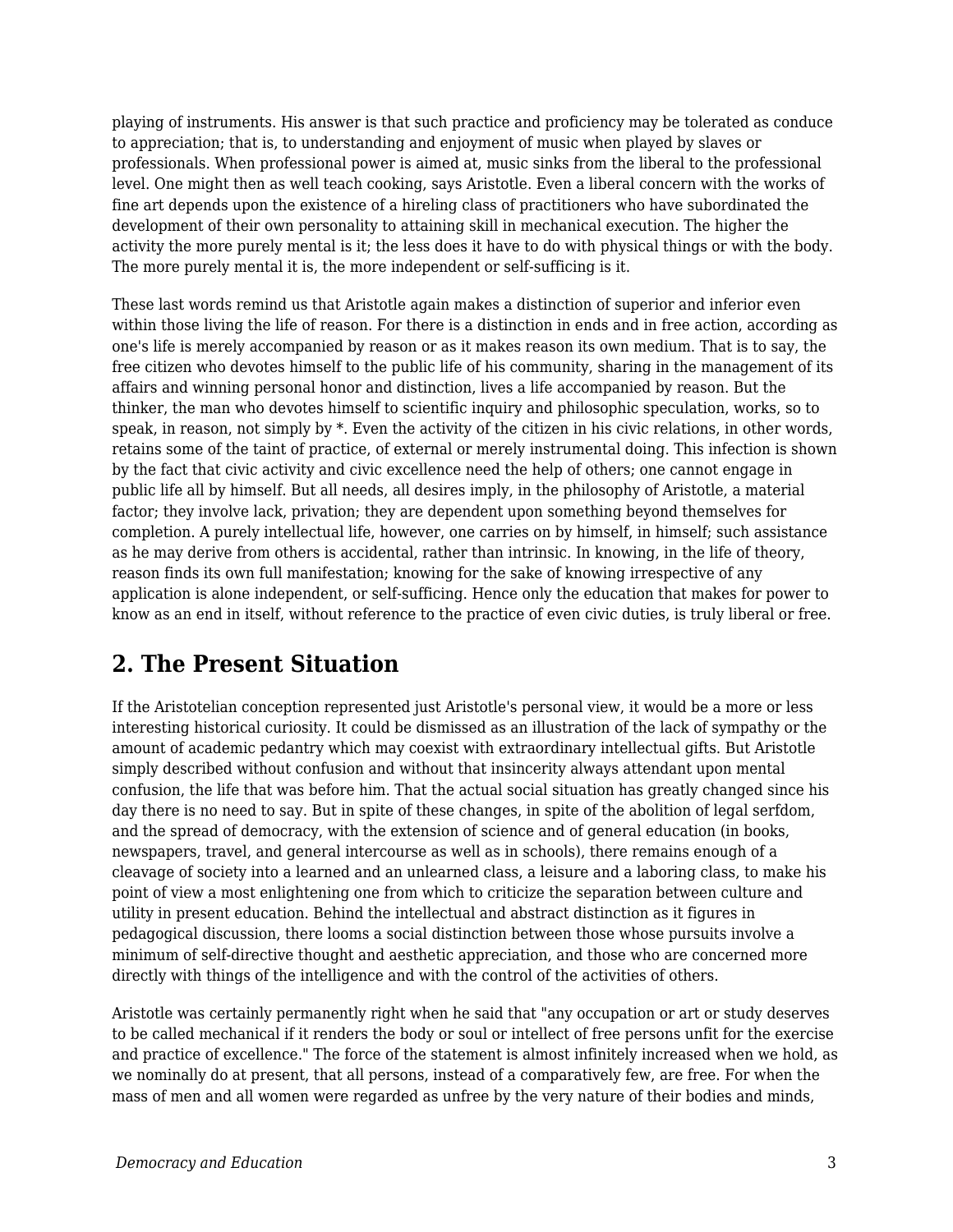there was neither intellectual confusion nor moral hypocrisy in giving them only the training which fitted them for mechanical skill, irrespective of its ulterior effect upon their capacity to share in a worthy life. He was permanently right also when he went on to say that "all mercenary employments as well as those which degrade the condition of the body are mechanical, since they deprive the intellect of leisure and dignity," - permanently right, that is, if gainful pursuits as matter of fact deprive the intellect of the conditions of its exercise and so of its dignity. If his statements are false, it is because they identify a phase of social custom with a natural necessity. But a different view of the relations of mind and matter, mind and body, intelligence and social service, is better than Aristotle's conception only if it helps render the old idea obsolete in fact - in the actual conduct of life and education. Aristotle was permanently right in assuming the inferiority and subordination of mere skill in performance and mere accumulation of external products to understanding, sympathy of appreciation, and the free play of ideas. If there was an error, it lay in assuming the necessary separation of the two: in supposing that there is a natural divorce between efficiency in producing commodities and rendering service, and self-directive thought; between significant knowledge and practical achievement. We hardly better matters if we just correct his theoretical misapprehension, and tolerate the social state of affairs which generated and sanctioned his conception. We lose rather than gain in change from serfdom to free citizenship if the most prized result of the change is simply an increase in the mechanical efficiency of the human tools of production. So we lose rather than gain in coming to think of intelligence as an organ of control of nature through action, if we are content that an unintelligent, unfree state persists in those who engage directly in turning nature to use, and leave the intelligence which controls to be the exclusive possession of remote scientists and captains of industry. We are in a position honestly to criticize the division of life into separate functions and of society into separate classes only so far as we are free from responsibility for perpetuating the educational practices which train the many for pursuits involving mere skill in production, and the few for a knowledge that is an ornament and a cultural embellishment. In short, ability to transcend the Greek philosophy of life and education is not secured by a mere shifting about of the theoretical symbols meaning free, rational, and worthy. It is not secured by a change of sentiment regarding the dignity of labor, and the superiority of a life of service to that of an aloof self-sufficing independence. Important as these theoretical and emotional changes are, their importance consists in their being turned to account in the development of a truly democratic society, a society in which all share in useful service and all enjoy a worthy leisure. It is not a mere change in the concepts of culture - or a liberal mind - and social service which requires an educational reorganization; but the educational transformation is needed to give full and explicit effect to the changes implied in social life. The increased political and economic emancipation of the "masses" has shown itself in education; it has effected the development of a common school system of education, public and free. It has destroyed the idea that learning is properly a monopoly of the few who are predestined by nature to govern social affairs. But the revolution is still incomplete. The idea still prevails that a truly cultural or liberal education cannot have anything in common, directly at least, with industrial affairs, and that the education which is fit for the masses must be a useful or practical education in a sense which opposes useful and practical to nurture of appreciation and liberation of thought. As a consequence, our actual system is an inconsistent mixture. Certain studies and methods are retained on the supposition that they have the sanction of peculiar liberality, the chief content of the term liberal being uselessness for practical ends. This aspect is chiefly visible in what is termed the higher education - that of the college and of preparation for it. But is has filtered through into elementary education and largely controls its processes and aims. But, on the other hand, certain concessions have been made to the masses who must engage in getting a livelihood and to the increased role of economic activities in modern life. These concessions are exhibited in special schools and courses for the professions, for engineering, for manual training and commerce, in vocational and prevocational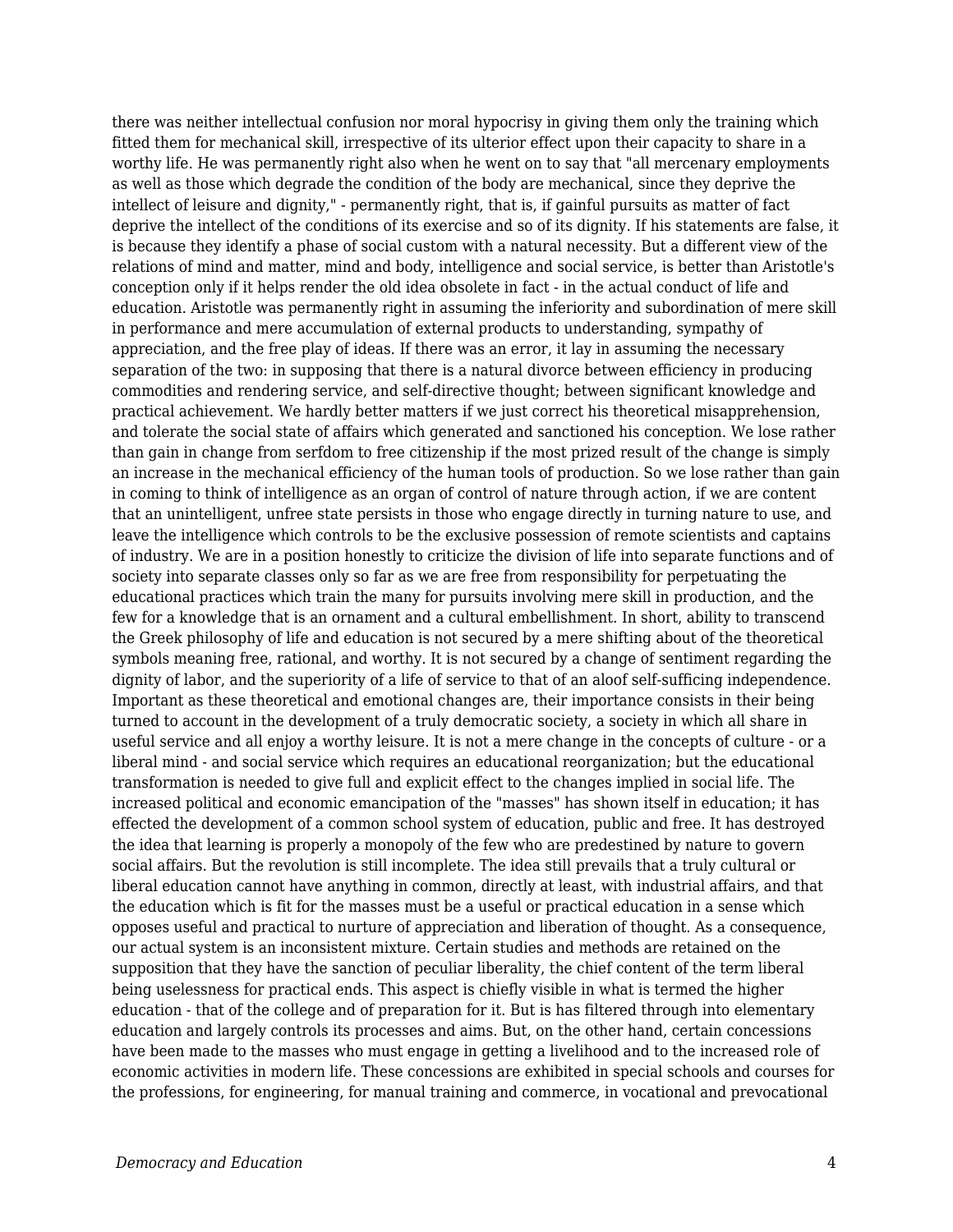courses; and in the spirit in which certain elementary subjects, like the three R's, are taught. The result is a system in which both "cultural" and "utilitarian" subjects exist in an inorganic composite where the former are not by dominant purpose socially serviceable and the latter not liberative of imagination or thinking power.

In the inherited situation, there is a curious intermingling, in even the same study, of concession to usefulness and a survival of traits once exclusively attributed to preparation for leisure. The "utility" element is found in the motives assigned for the study, the "liberal" element in methods of teaching. The outcome of the mixture is perhaps less satisfactory than if either principle were adhered to in its purity. The motive popularly assigned for making the studies of the first four or five years consist almost entirely of reading, spelling, writing, and arithmetic, is, for example, that ability to read, write, and figure accurately is indispensable to getting ahead. These studies are treated as mere instruments for entering upon a gainful employment or of later progress in the pursuit of learning, according as pupils do not or do remain in school. This attitude is reflected in the emphasis put upon drill and practice for the sake of gaining automatic skill. If we turn to Greek schooling, we find that from the earliest years the acquisition of skill was subordinated as much as possible to acquisition of literary content possessed of aesthetic and moral significance. Not getting a tool for subsequent use but present subject matter was the emphasized thing. Nevertheless the isolation of these studies from practical application, their reduction to purely symbolic devices, represents a survival of the idea of a liberal training divorced from utility. A thorough adoption of the idea of utility would have led to instruction which tied up the studies to situations in which they were directly needed and where they were rendered immediately and not remotely helpful. It would be hard to find a subject in the curriculum within which there are not found evil results of a compromise between the two opposed ideals. Natural science is recommended on the ground of its practical utility, but is taught as a special accomplishment in removal from application. On the other hand, music and literature are theoretically justified on the ground of their culture value and are then taught with chief emphasis upon forming technical modes of skill.

If we had less compromise and resulting confusion, if we analyzed more carefully the respective meanings of culture and utility, we might find it easier to construct a course of study which should be useful and liberal at the same time. Only superstition makes us believe that the two are necessarily hostile so that a subject is illiberal because it is useful and cultural because it is useless. It will generally be found that instruction which, in aiming at utilitarian results, sacrifices the development of imagination, the refining of taste and the deepening of intellectual insight - surely cultural values also in the same degree renders what is learned limited in its use. Not that it makes it wholly unavailable but that its applicability is restricted to routine activities carried on under the supervision of others. Narrow modes of skill cannot be made useful beyond themselves; any mode of skill which is achieved with deepening of knowledge and perfecting of judgment is readily put to use in new situations and is under personal control. It was not the bare fact of social and economic utility which made certain activities seem servile to the Greeks but the fact that the activities directly connected with getting a livelihood were not, in their days, the expression of a trained intelligence nor carried on because of a personal appreciation of their meaning. So far as farming and the trades were rule-ofthumb occupations and so far as they were engaged in for results external to the minds of agricultural laborers and mechanics, they were illiberal - but only so far. The intellectual and social context has now changed. The elements in industry due to mere custom and routine have become subordinate in most economic callings to elements derived from scientific inquiry. The most important occupations of today represent and depend upon applied mathematics, physics, and chemistry. The area of the human world influenced by economic production and influencing consumption has been so indefinitely widened that geographical and political considerations of an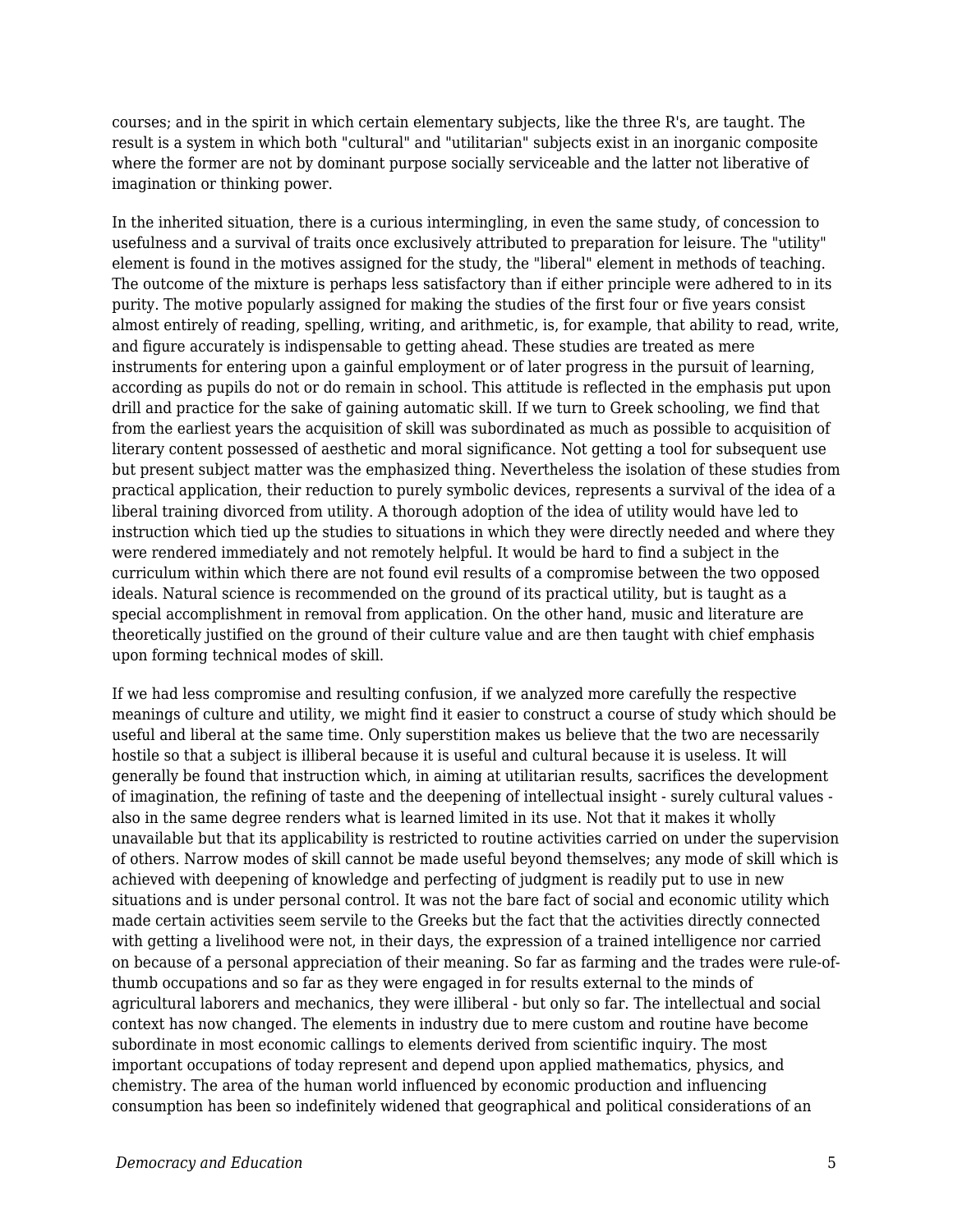almost infinitely wide scope enter in. It was natural for Plato to deprecate the learning of geometry and arithmetic for practical ends, because as matter of fact the practical uses to which they were put were few, lacking in content and mostly mercenary in quality. But as their social uses have increased and enlarged, their liberalizing or "intellectual" value and their practical value approach the same limit.

Doubtless the factor which chiefly prevents our full recognition and employment of this identification is the conditions under which so much work is still carried on. The invention of machines has extended the amount of leisure which is possible even while one is at work. It is a commonplace that the mastery of skill in the form of established habits frees the mind for a higher order of thinking. Something of the same kind is true of the introduction of mechanically automatic operations in industry. They may release the mind for thought upon other topics. But when we confine the education of those who work with their hands to a few years of schooling devoted for the most part to acquiring the use of rudimentary symbols at the expense of training in science, literature, and history, we fail to prepare the minds of workers to take advantage of this opportunity. More fundamental is the fact that the great majority of workers have no insight into the social aims of their pursuits and no direct personal interest in them. The results actually achieved are not the ends of their actions, but only of their employers. They do what they do, not freely and intelligently, but for the sake of the wage earned. It is this fact which makes the action illiberal, and which will make any education designed simply to give skill in such undertakings illiberal and immoral. The activity is not free because not freely participated in.

Nevertheless, there is already an opportunity for an education which, keeping in mind the larger features of work, will reconcile liberal nurture with training in social serviceableness, with ability to share efficiently and happily in occupations which are productive. And such an education will of itself tend to do away with the evils of the existing economic situation. In the degree in which men have an active concern in the ends that control their activity, their activity becomes free or voluntary and loses its externally enforced and servile quality, even though the physical aspect of behavior remain the same. In what is termed politics, democratic social organization makes provision for this direct participation in control: in the economic region, control remains external and autocratic. Hence the split between inner mental action and outer physical action of which the traditional distinction between the liberal and the utilitarian is the reflex. An education which should unify the disposition of the members of society would do much to unify society itself.

## **Summary**

Of the segregations of educational values discussed in the last chapter, that between culture and utility is probably the most fundamental. While the distinction is often thought to be intrinsic and absolute, it is really historical and social. It originated, so far as conscious formulation is concerned, in Greece, and was based upon the fact that the truly human life was lived only by a few who subsisted upon the results of the labor of others. This fact affected the psychological doctrine of the relation of intelligence and desire, theory and practice. It was embodied in a political theory of a permanent division of human beings into those capable of a life of reason and hence having their own ends, and those capable only of desire and work, and needing to have their ends provided by others. The two distinctions, psychological and political, translated into educational terms, effected a division between a liberal education, having to do with the self-sufficing life of leisure devoted to knowing for its own sake, and a useful, practical training for mechanical occupations, devoid of intellectual and aesthetic content. While the present situation is radically diverse in theory and much changed in fact,